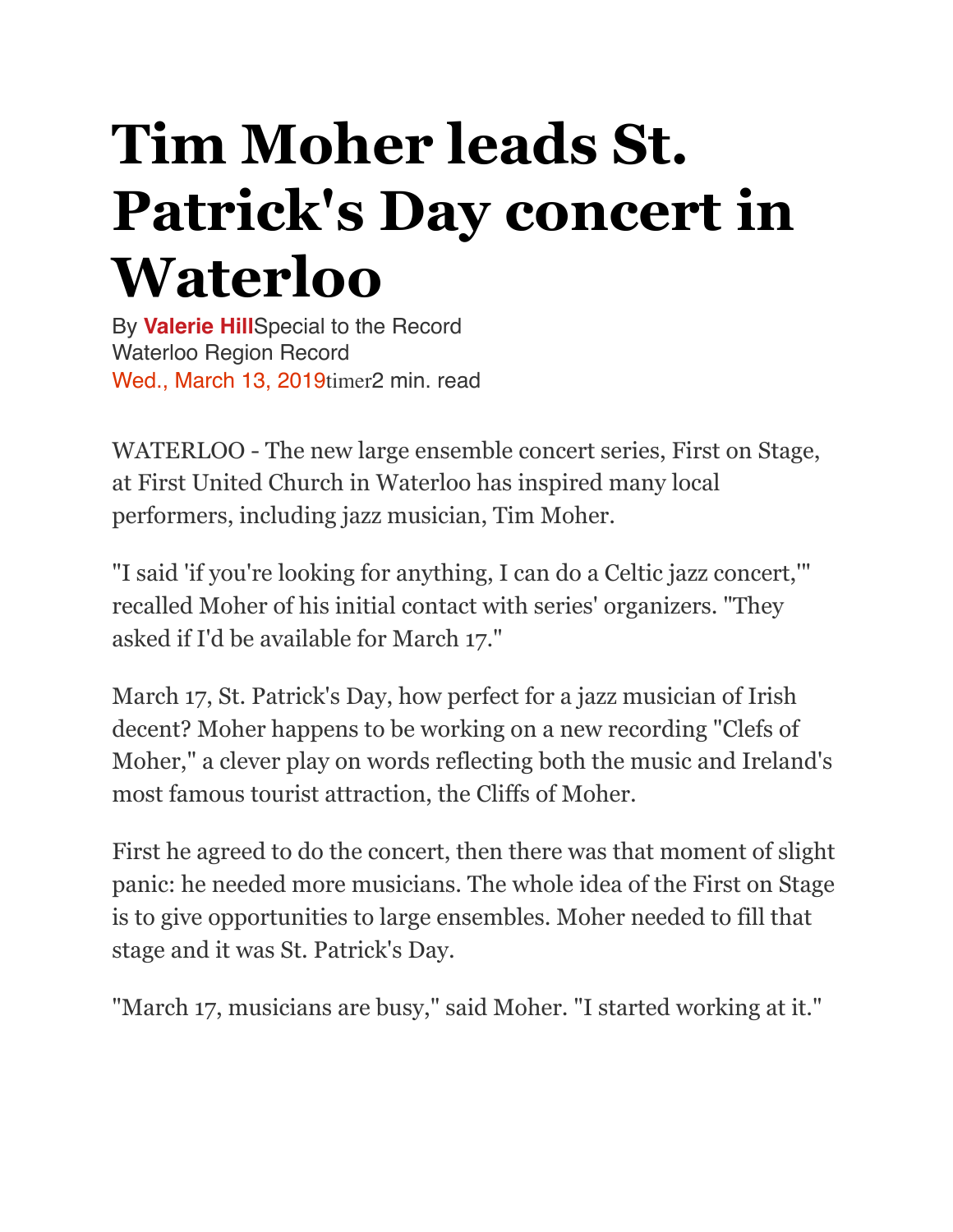Luckily, through his connections, he was able to find the musicians he needed, including a Celtic harpist as well as a penny whistle and Irish uilleann pipes player. The uilleann is the Irish version of bagpipes but has a distinctly different sound. Moher even found two Irish dancers from Star Performance Academy in Waterloo.

This cobbled-together 12-piece ensemble will perform original music from Moher's upcoming album "Clefs of Moher" as well as several Irish favourites including a new arrangement of "Danny Boy."

Dan Kelly serves as master of ceremonies for this musical journey through Ireland featuring dance and poetry with a twist of jazz.

"We're working our way around Ireland," said Moher. "It's all my original songs.

"I was going to release my CD this year but decided to wait and write a few more songs."

Moher is a sax player, retired music educator, composer and recording artist, leader of TM Jazz and a member of Big Band Theory. He is also the founder of Belmont Village Bestival, which will be held Sept. 14 this year.

The opportunity to bring a large group of musicians together was too tempting to pass up.

This new impromptu band consists of Celtic harpist and Irish singer, Shannon Kingsbury, Tim Moher on sax, Paul Stouffer on keys, Greg Prior on bass, Jesse Grandmont on fiddle, Tony Snyder on French horn, Cathy Anderson on cello, Andy Macpherson on drums, David